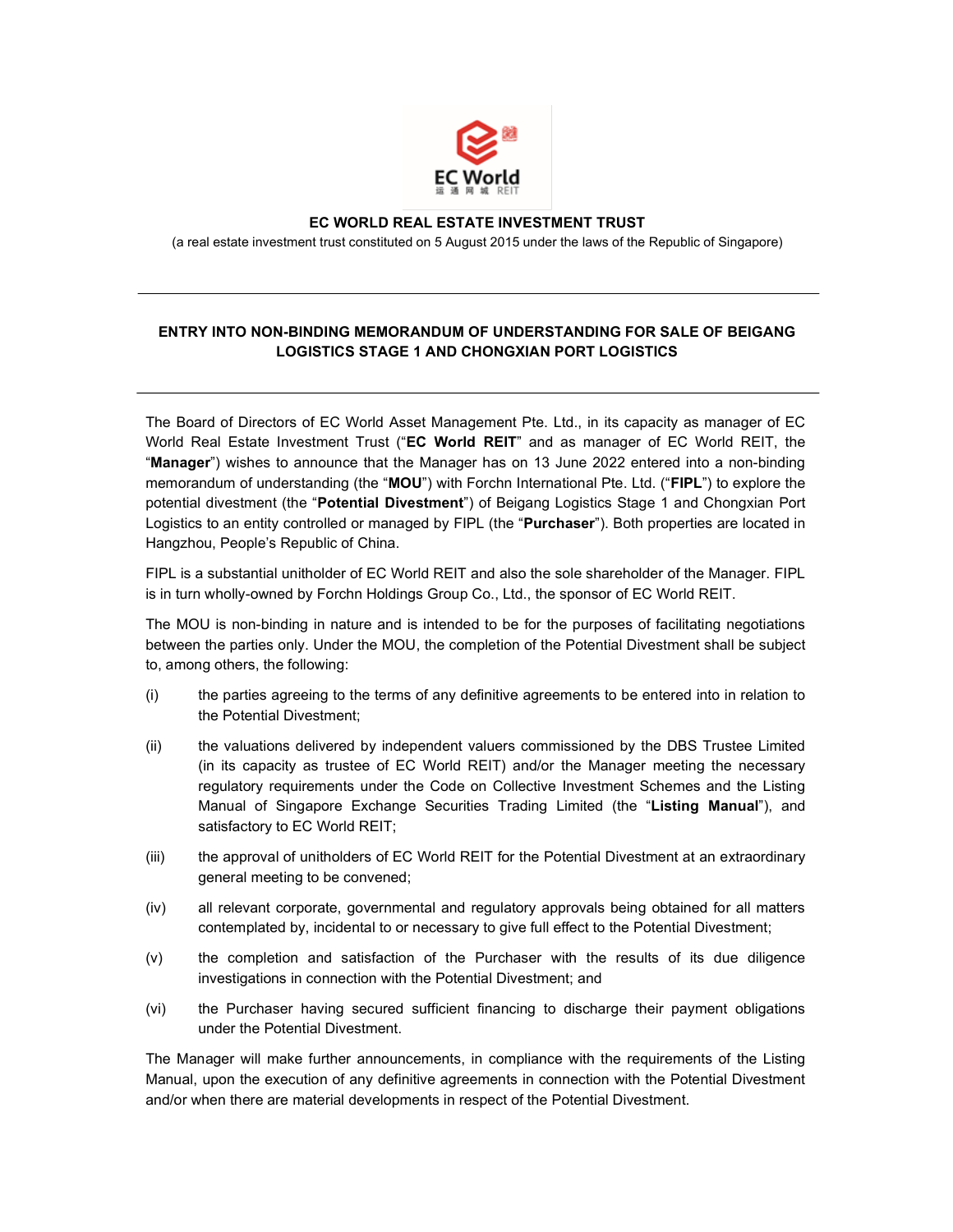Unitholders and potential investors are advised to exercise caution when trading in the units of EC World REIT as the MOU is non-binding in nature. There is no assurance or certainty that that any transaction will occur from these discussions, any definitive agreements in relation to the Potential Divestment will be entered into and/or that the Potential Divestment will even materialise. In the event of any doubt as to the action they should take, Unitholders and potential investors should consult their stockbrokers, bank managers, solicitors, or other professional advisers.

For and on behalf of the Board

Goh Toh Sim Executive Director and Chief Executive Officer

EC World Asset Management Pte. Ltd. (Company Registration No. 201523015N) As manager of EC World Real Estate Investment Trust

Date: 13 June 2022